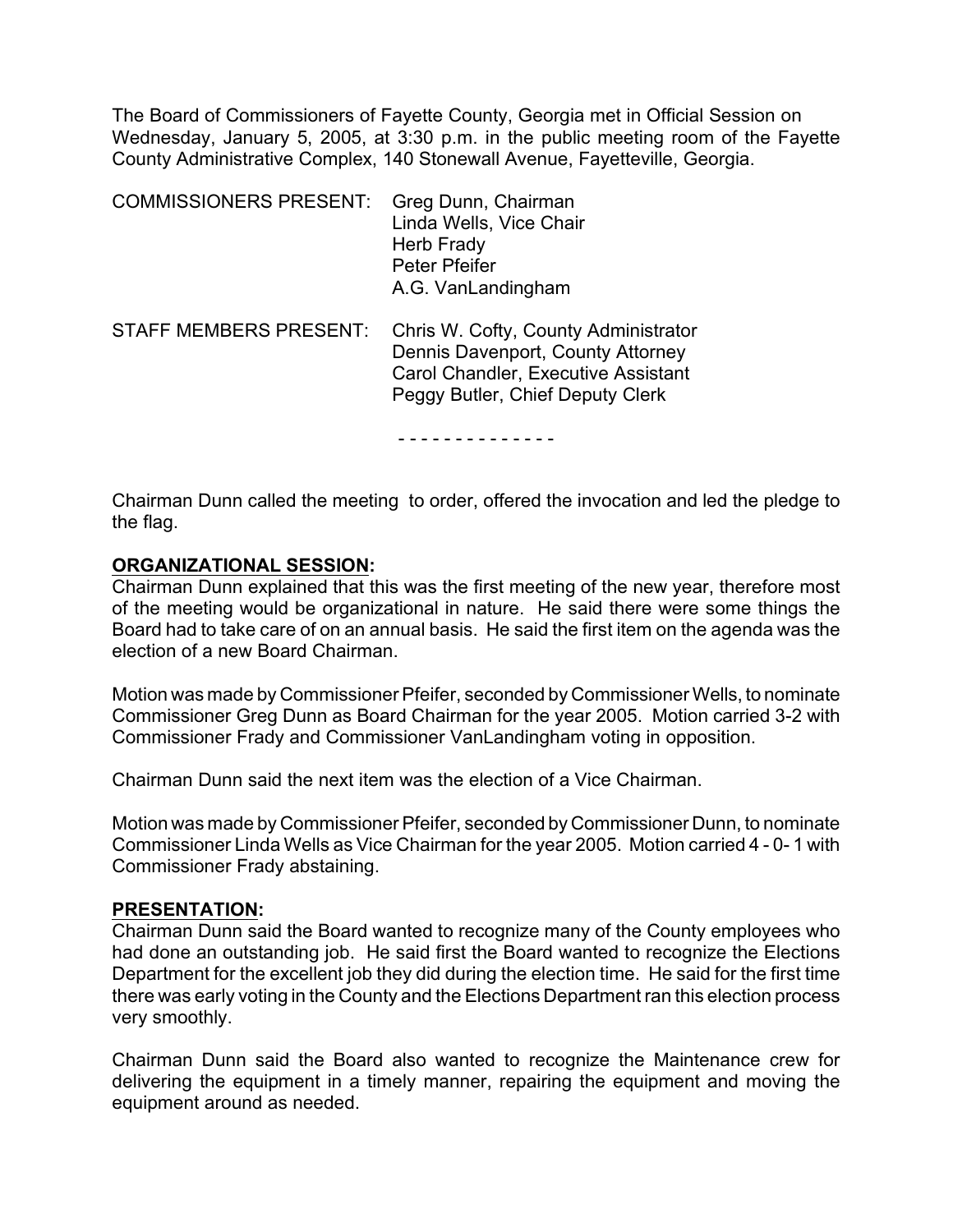Chairman Dunn said the efficiency of these two groups was an example of how the employees of Fayette County produced the same product as other counties but did it a whole lot better.

### **OLD BUSINESS: AGREEMENT WITH THE PUBLIC DEFENDER'S OFFICE TO PROVIDE INDIGENT DEFENSE SERVICES:** This item was tabled at the December 9, 2004 meeting.

Chairman Dunn explained that the State of Georgia recently passed a law that required a Public Defender's Office and changes in how the services were to be provided. He said this item was tabled today because the attorneys were still negotiating with the new Public Defender's office in Atlanta and locally. He said up front money had been provided so that they could start the first of this year. He said this item would be tabled until the attorneys were ready for a final agreement with the Public Defender's office.

#### **NEW BUSINESS:**

### **ORDINANCE NO 2005-01 AMENDING THE COUNTY'S CODE OF ORDINANCES AS IT RELATES TO FIRE PREVENTION AND PROTECTION.**

David Scarborough with Fire and Emergency Services explained that this item was administrative in nature. He said this was to get the County in line with the minimum state codes as it related to the fire codes. He said he would be glad to answer any questions the Board had.

Chairman Dunn confirmed that when the Ordinance was signed the County would be in line. Mr. Scarborough said that was correct.

Motion was made by Commissioner Wells, seconded by Commissioner VanLandingham, to approve Ordinance No. 2005-01 as presented. Motion carried 5-0. A copy of the Ordinance, identified as "Attachment No. 1", follows these minutes and is made an official part hereof.

**CONSENT AGENDA:** Motion was made by Commissioner VanLandingham, seconded by Commissioner Pfeifer, to approve the consent agenda as presented. Motion carried 5-0.

### **AUTHORIZATION TO SIGN CHECKS EXCEEDING \$5,000:**

Approval of authorization to sign checks combining any of the following two signatures for transactions exceeding \$5,000: Chairman, Vice Chairman, County Administrator.

### **AUTHORIZATION TO SIGN CHECKS FOR LESS THAN \$4,999:**

Approval of authorization to sign checks for transactions \$4,999 or less: Chairman, Vice Chairman, County Administrator.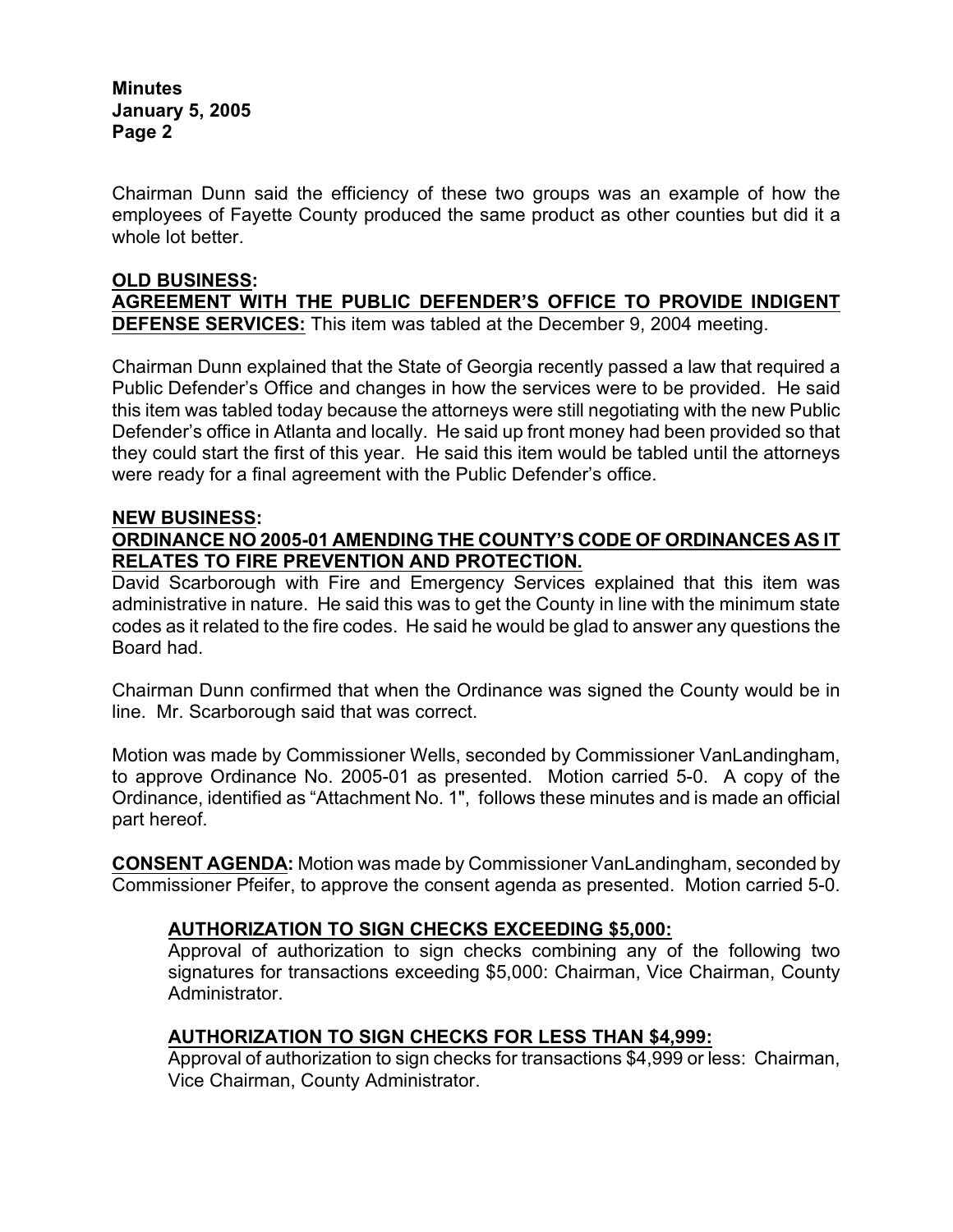## **AUTHORIZATION TO EXECUTE CONTRACTS, RESOLUTIONS, AGREEMENTS AND OTHER DOCUMENTS:**

Approval of the Chairman and Vice Chairman to execute contracts, resolutions, agreements and other documents approved by the Board of Commissioners.

### **2005 MEETING SCHEDULE:**

Approval of proposed meeting schedule for 2005. A copy of the schedule, identified as "Attachment No. 2", follows these minutes and is made an official part hereof.

## **ANNUAL LEASE PAYMENT ON THE JAIL EXPANSION AND COURTHOUSE:**

Approval of Resolution No. 2005-01 appropriating funds necessary for the annual lease payment on the jail expansion and courthouse. A copy of the Resolution, identified as "Attachment No. 3", follows these minutes and is made an official part hereof.

## **MONTHLY 911 CHARGE**

Approval of Resolution No. 2005-02 renewing Resolution No. 90-07 which imposes a \$1.50 monthly "911" charge upon each exchange access facility subscribed to by telephone subscribers. A copy of the Resolution, identified as "Attachment No. 4", follows these minutes and is made an official part hereof.

### **MONTHLY 911 WIRELESS ENHANCED CHARGE:**

Approval of Resolution No. 2005-03 renewing Resolution No. 99-03A which imposes a \$1.00 monthly "911" wireless enhanced charge upon each exchange access facility subscribed to by telephone subscribers. A copy of the Resolution, identified as "Attachment No. 5", follows these minutes and is made an official part hereof.

### **BUDGET ADJUSTMENT DUE TO INSURANCE REIMBURSEMENTS RECEIVED:**

Approval of request for a budget adjustment from Business Services Director Mark Pullium to increase the expenditure line items in various areas by the amounts of insurance reimbursements received. A copy of these adjustments, identified as "Attachment No. 6", follows these minutes and is made an official part hereof.

#### **RESOLUTION OF THE CAPITAL IMPROVEMENT ELEMENT AND SHORT TERM WORK PROGRAM:**

Adoption by resolution of the Capital Improvement Element (CIE) and the Short Term Work Program (STWP) for Fire Service Impact Fees. A copy of Resolution 2005-04, identified as "Attachment No. 7", follows these minutes and is made an official part hereof.

### **TRANSFER OF FUNDS TO LAKE HORTON ACCOUNT:**

Approval of request from Anita Godbee, Recreation Director, to transfer \$300 from Recreation's Donation Account to the Lake Horton Account. The donation was given to Fayette County Parks and Recreation from an individual to place a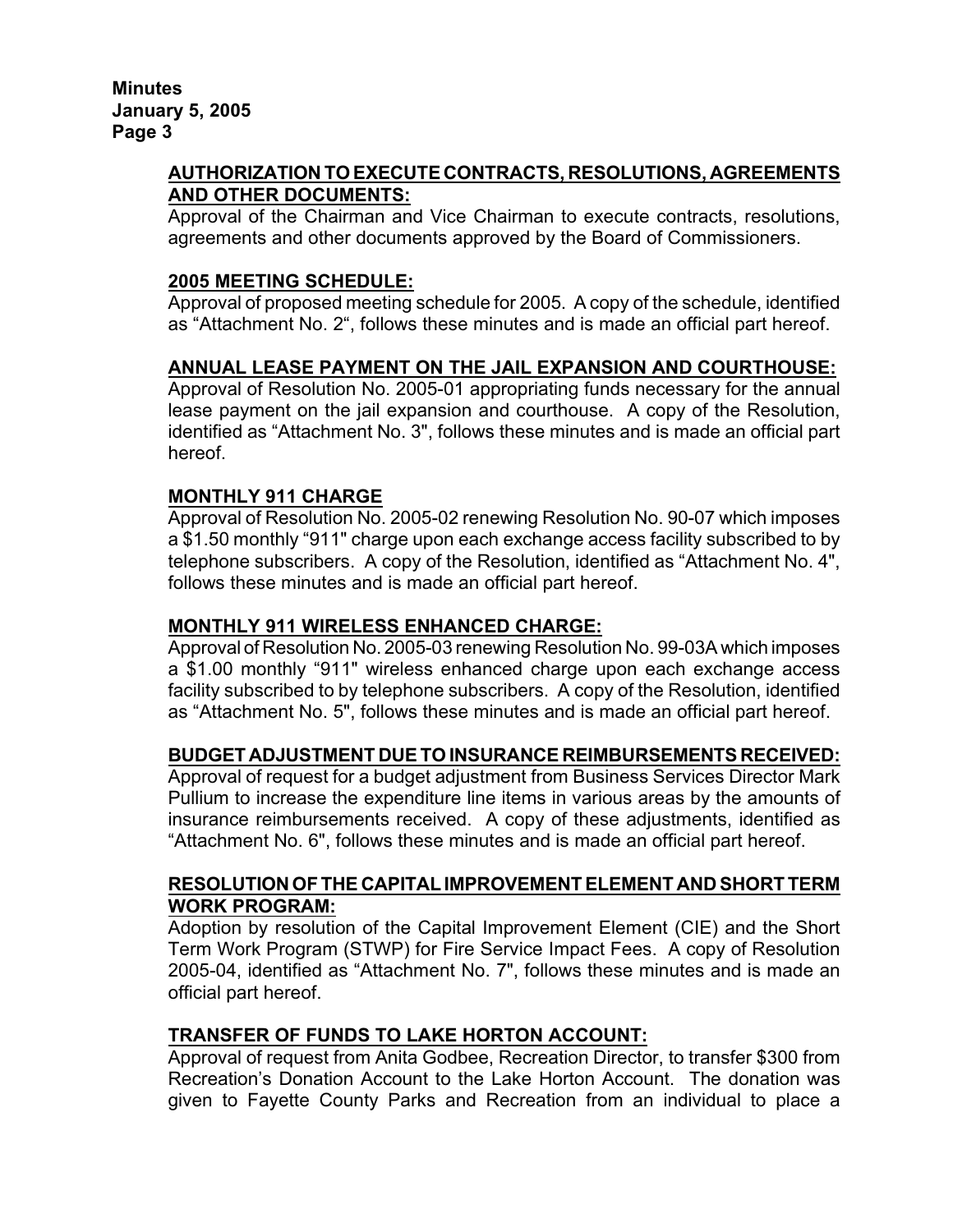memorial bench at Lake Horton. A copy of the transfer request, identified as "Attachment No. 8", follows these minutes and is made an official part hereof.

### **BID AWARD TO VERIZON:**

Approval of request from Tim Jones, Purchasing Director, to award the bid for wireless phone service to the low bidder, Verizon, for a monthly rate of \$32.39 per month for 400 minutes for their America's Choice Plan. A copy of the bid, identified as "Attachment No. 9", follows these minutes and is made an official part hereof.

### **BUDGET ADJUSTMENT TO THE LIBRARY**:

Approval of request for a budget adjustment from Chris Snell, Library Director, to increase the Donation Revenue account and to increase the library's Book and Magazine account by \$800.00 due to donations received. A copy of the request, identified as "Attachment No. 10", follows these minutes and is made an official part hereof.

### **APPOINTMENT OF BOB HARBISON TO THE PLANNING COMMISSION:**

Approval of appointment of Bob Harbison to the Planning Commission for a three year term commencing January 1, 2005 and ending December 31, 2007. A copy of the request, identified as "Attachment No. 11", follows these minutes and is made an official part hereof.

### **APPOINTMENT OF JEANETTE BALLARD TO THE LIBRARY BOARD:**

Approval of appointment of Jeanette Ballard to the Fayette County Library Board for a four-year term commencing January 1, 2005 and ending December 31, 2008. A copy of the request, identified as "Attachment No. 12", follows these minutes and is made an official part hereof.

# **APPOINTMENT OF JO RUSIN TO THE LIBRARY BOARD:**

Approval of appointment of Jo Rusin to the Fayette County Library Board to fill the unexpired term of Sara Goza which will expire December 31, 2005, and to an additional four-year term commencing January 1, 2006 and ending December 31, 2009. A copy of the request, identified as "Attachment No. 13", follows these minutes and is made an official part hereof.

### **APPOINTMENT OF JEAN WHITE TO THE LIBRARY BOARD:**

Approval of request from City of Fayetteville that their nominee, Jean White, be reappointed to another four-year term on the Fayette County Library Board, commencing January 1, 2005, and ending December 31, 2008. A copy of the request, identified as "Attachment No. 14", follows these minutes and is made an official part hereof.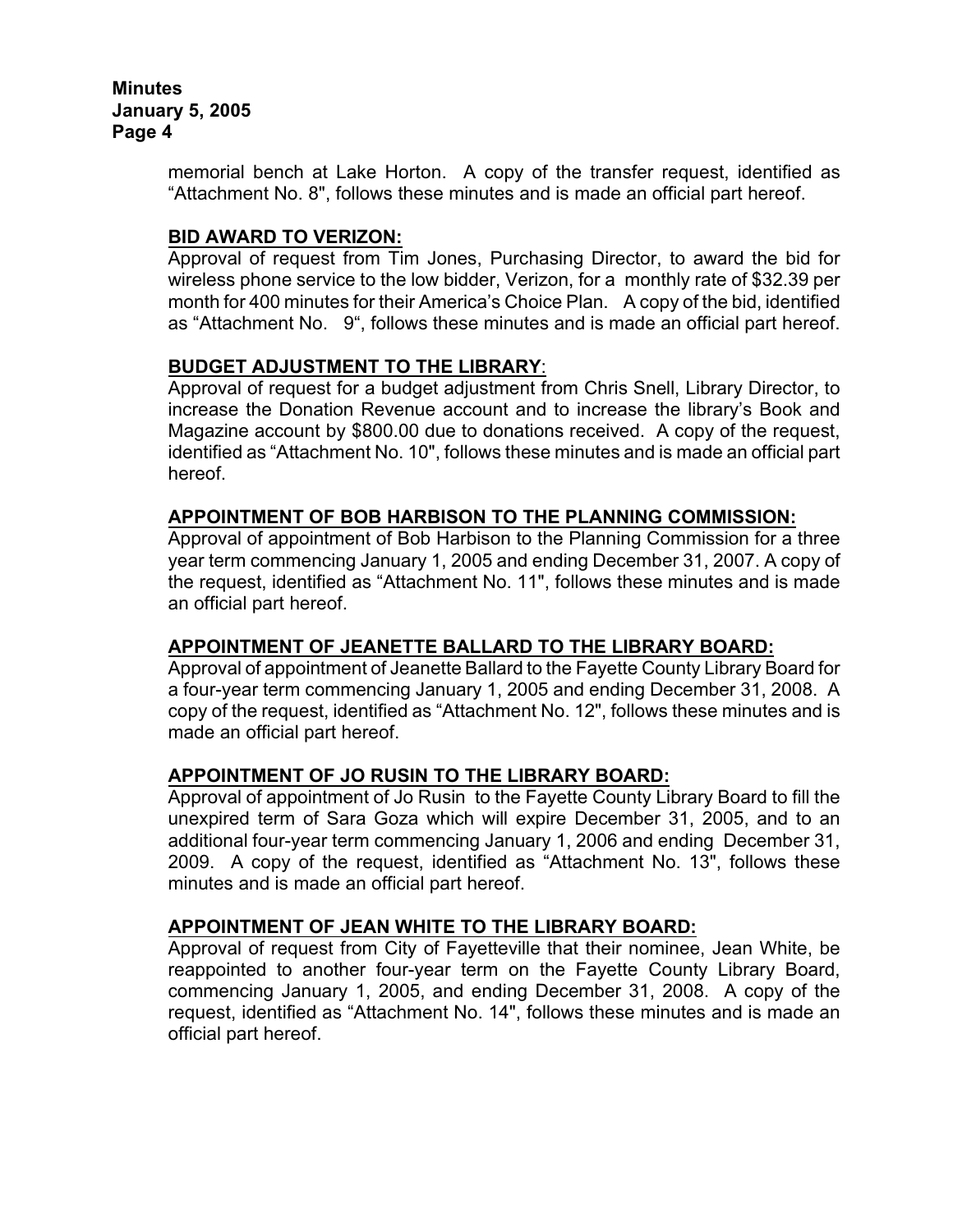## **BUDGET ADJUSTMENT FOR THE TIME AND ATTENDANCE SOFTWARE:**

Ratification of approval of request for a budget adjustment for additional funding for the acquisition of the proposed time and attendance software, in the amount of \$31,244.00, which would provide for the addition of biometric clocks at all locations. A copy of the request, identified as "Attachment No. 15", follows these minutes and is made an official part hereof.

### **BID AWARD TO KRONOS:**

Approval of bid award to Kronos for the acquisition of a work force time and attendance system in the amount of \$ 100,944.00. A copy of the Agreement, identified as "Attachment No. 16", follows these minutes and is made an official part hereof.

## **BELLSOUTH AGREEMENT:**

Ratification of approval of an agreement with BellSouth for local network, DSL, and Internet Access services which will provide discounts to the County for remaining a customer for an additional three-year period. A copy of the Agreement, identified as "Attachment No. 17", follows these minutes and is made an official part hereof.

## **FENCING AND RESTROOM IMPROVEMENTS PAID FOR BY THE YOUTH SOCCER ASSOCIATION:**

Approval of a request for a budget adjustment for the Recreation Department in the amount of \$3980.00 for fencing and restroom improvements paid for by the Youth Soccer Association. A copy of the request, identified as "Attachment No. 18", follows these minutes and is made an official part hereof.

### **BUDGET ADJUSTMENT FOR THE SHERIFF'S DEPARTMENT:**

Approval of request for a budget adjustment for the Sheriff's Department in the amount of \$ 34,418.24 in the overtime line item from reimbursement by the DEA and US Treasury Department. A copy of the request, identified as "Attachment No. 19", follows these minutes and is made an official part hereof.

### **SECURING BID S FOR AERIAL PHOTOGRAPHY OF LAKE MCINTOSH:**

Approval of recommendation from Water Committee that Mallett Consulting, Inc. be authorized to proceed in securing bids for aerial photography of the Lake McIntosh area. A copy of the request, identified as "Attachment No. 20", follows these minutes and is made an official part hereof.

### **PUBLIC COMMENT: THERE WAS NO PUBLIC COMMENT**

Members of the public are allowed up to five minutes each to address the Board on issues of concern other than those items which are on this evening's agenda.

# **STAFF REPORTS:**